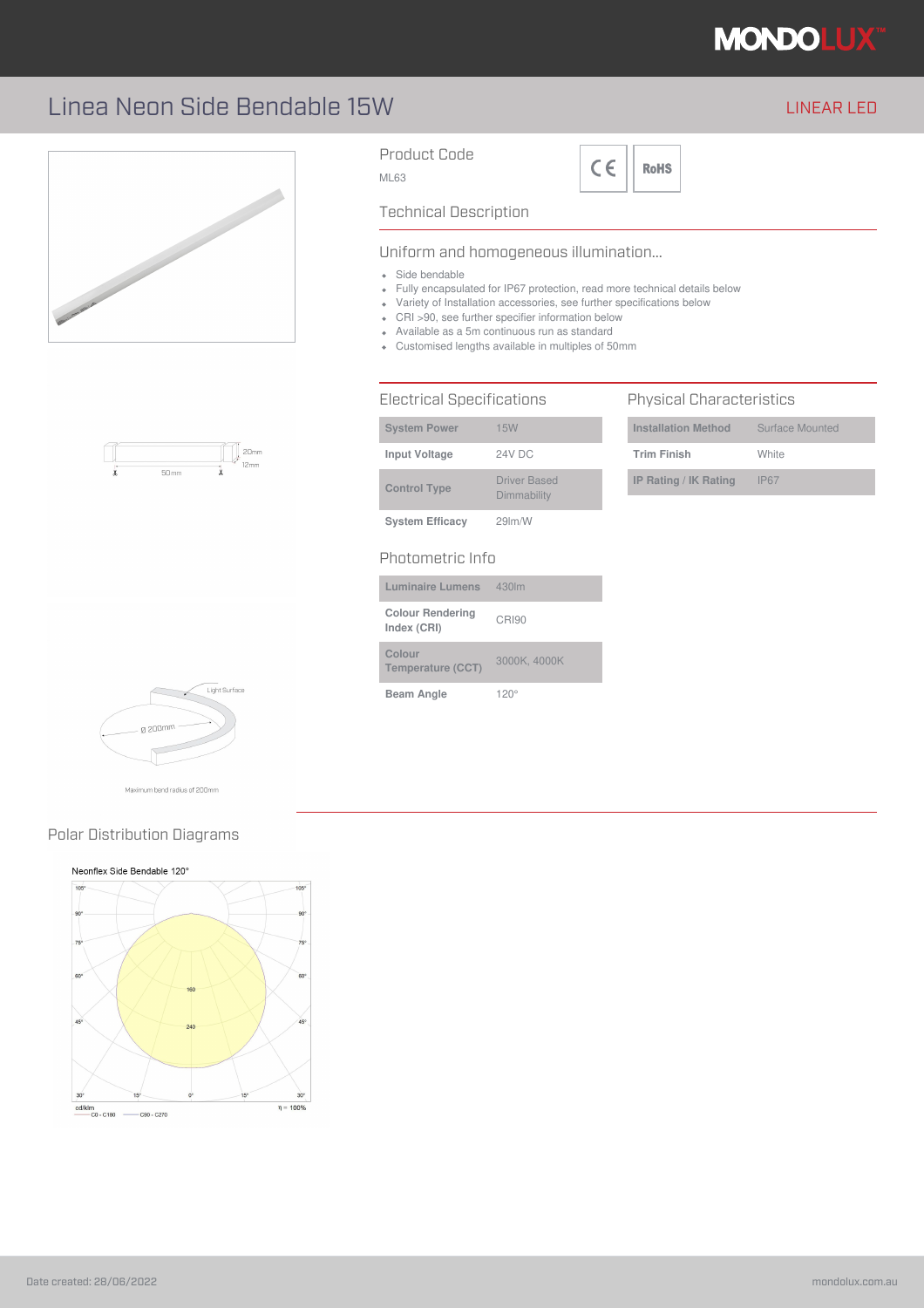

# Linea Neon Side Bendable 15W LINEAR LED

#### Product Accessories

| Item | Code       | Description                                                                                       |
|------|------------|---------------------------------------------------------------------------------------------------|
|      | MAL62MC3   | Mondolux Accessories Neonflex Linea Side Bendable<br>SMD2835/ SMD5060 Mounting Clip Silver        |
|      | MAL62LE1   | Mondolux Accessories Neonflex Linea Side Bendable<br>SMD2835/ SMD5060 Live End with cable White   |
|      | MAL62EC1   | Mondolux Accessories Neonflex Linea Side Bendable<br>SMD2835/ SMD5060 End Cap White               |
|      | MAL62LE1-B | Mondolux Accessories Neonflex Linea Side Bendable<br>SMD2835 Live End with Bottom cable White     |
|      | MAL62LE1-R | Mondolux Accessories Neonflex Linea Side Bendable<br>SMD2835 Live End with Right side cable White |